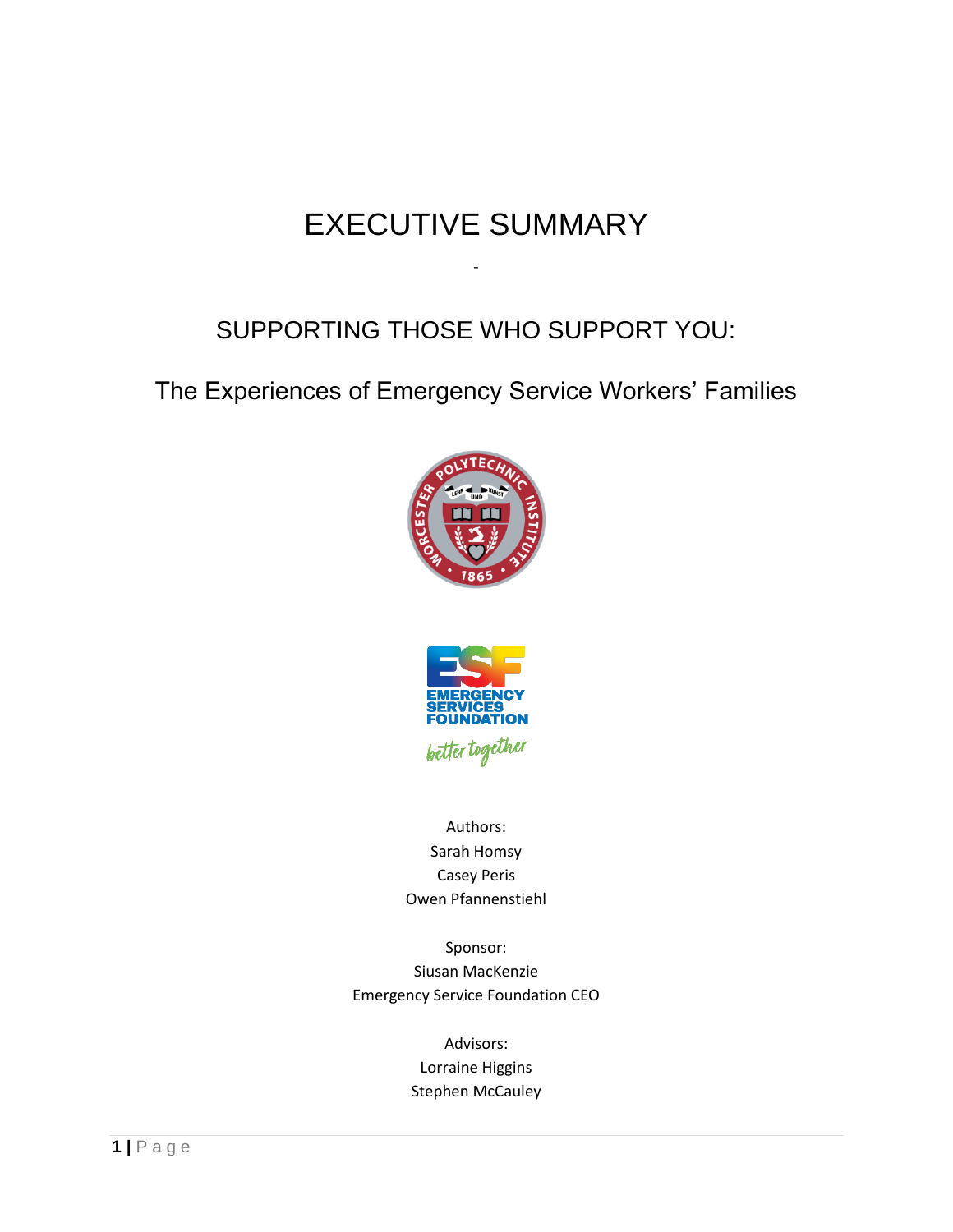### The Problem

There has been a growing awareness in recent years amongst Victoria's emergency management leaders of the role families and significant others have in enabling and supporting emergency service workers to flourish and perform at their best. As a sector we have never asked family members how emergency service work affects family life.

This is important because emergency service workers are regularly exposed to trauma and the incidence of mental ill health far exceeds the general population. According to research only 1 in 5 first responders seek and receive adequate help for a mental health condition. When people don't seek help, their mental health usually declines. This is challenging for families and significant others at home living with and supporting those with undiagnosed and untreated mental ill-health.

The purpose of this project was to deepen ESFs understanding about the positive and negative impact on families of emergency service work and to learn from lived experience what could be done to support families and their loved ones who serve our community. This work will inform ESF's future program development.

## What We Did

To deepen understanding of the topic we undertook desk top research and 25 online interviews with family members of Victorian emergency service workers. They had family members involved with the Victoria Police, CFA, Ambulance Victoria and VicSES.

The conversations with family members explored the themes of mental health and wellbeing, positive impacts of the role, negative impacts of the role, support provided to families, ideas for improving support to families.

This was a limited study but nevertheless has produced some important preliminary findings.

### What we found

From the desk top research we found:

- Although there is plenty of research on emergency service workers, very little research has been conducted directly on the families of emergency service workers
- Emergency service workers are at very high risks for physical and mental injuries, and families/spouses of people with physical or mental health problems are burdened with more responsibilities and their quality of life and mental health suffer
- When workers leave for extended periods of time (e.g., to fight bushfires), their spouses and children experience stress that can impact them long-term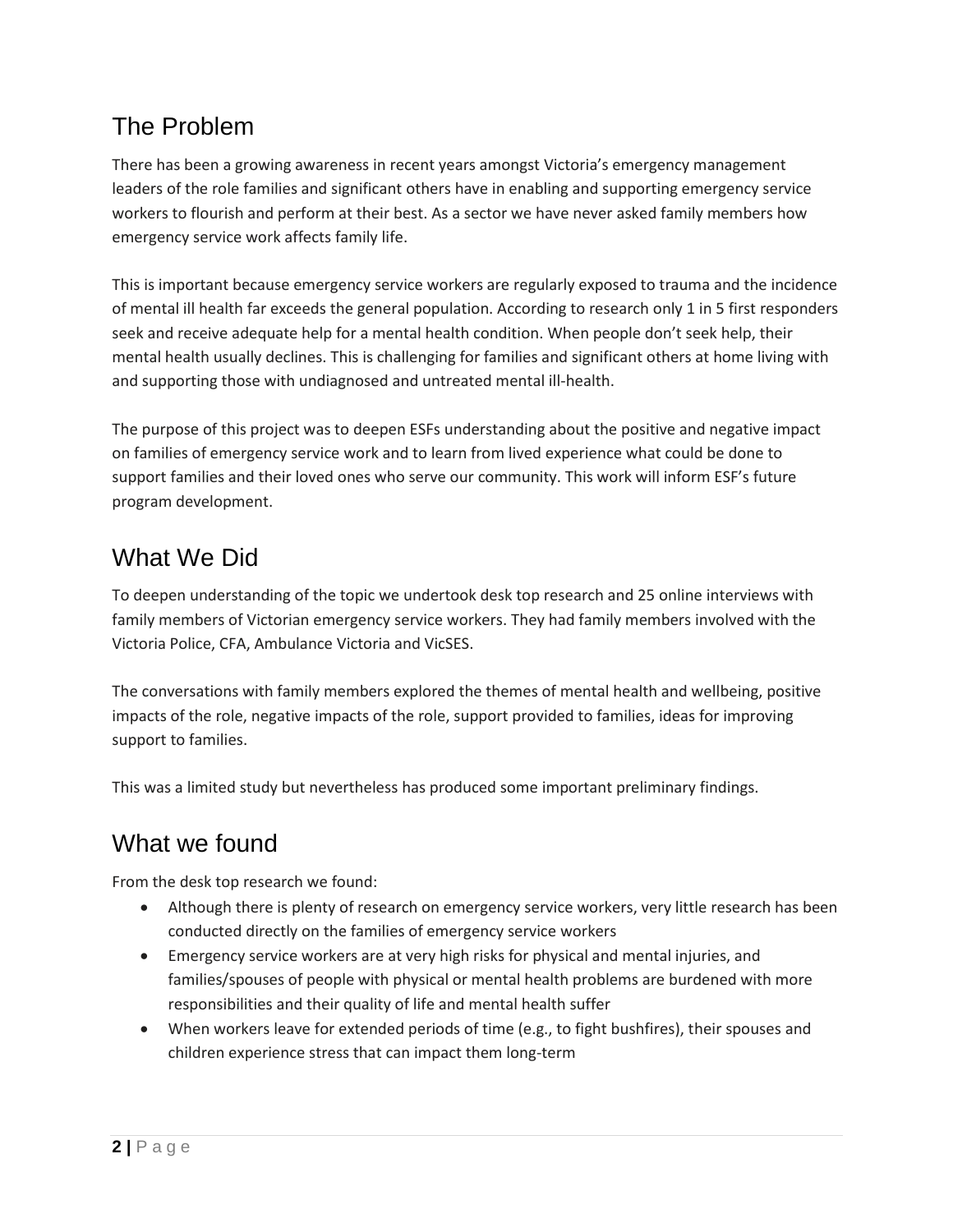Key references used were:

- Varker, T., Metcalf, O., Forbes, D., Chisolm, K., Harvey, S., Van Hooff, M., McFarlane, A., Bryant, R., & Phelps, A. J. (2018). Research into Australian emergency services personnel mental health and wellbeing: An evidence map. *The Australian and New Zealand journal of psychiatry*, *52*(2), 129–148.<https://doi.org/10.1177/0004867417738054>
- Morman, M. T., Schrodt, P., & Adamson, A. (2020). Firefighters' job stress and the (un)intended consequences of relational quality with spouses and firefighter friends. Journal of Social and Personal Relationships, 37(4), 1092–1113.<https://doi.org/10.1177/0265407519886355>
- Miller, L. (2007). Police families: Stresses, syndromes, and solutions. The American Journal of Family Therapy, 35(1), 21-40. https://doi.org/10.1080/01926180600698541

From the interviews we found there were many positives that came from living with an emergency service worker:

- pride in the worker: *"I have so much respect for my parents…because they put their lives on the line every single day"*
- respect for emergency service work: *"I'm sorry I'm so emotional, but I think it's that when you're living with it, you really get to understand the enormity of it."*
- increased self-reliance and independence: *"We're self-dependent and self-reliant now"*
- broadened their perceptions: *"We have a much better perspective on the world"*
- increased capabilities and confidence in emergency situations: *"I was able to call the police without any worry and take control of the situation because I remembered everything my husband had told me in his stories"*

There were also many negatives:

- excessive or unpredictable time commitments through rostering, being on call, or volunteer hours piled on top of a full time job: *"I remember being frustrated as hell that at family functions, Christmas birthdays, any special time that I had driven over an hour to see my mum and she would rush out the door when that pager went off leaving us all there without her. I hated it, I felt like it was more important than we were."*
- worry when the worker is away: *"There were times when [dad] was away, fighting fires that had burned for weeks on end… just not seeing him much, that was the stressful time"*
- worry over the worker's safety: *"I remember now, when I was about 8 years old, that every time my dad didn't come home from a shift on time, I had convinced myself that he was dead, and that I didn't have a father anymore… I would stay up until 2, 3 in the morning waiting for him"*
- feeling responsible for the worker's mental health: *"I feel very responsible for keeping an eye on his mental health… his parents will always be on the phone to me, saying `look after him, look after him,' and it's this whole big burden, that I'm the one who has to do it all"*
- feeling guilty when they were unequipped to help the worker, such as when they are dealing with PTSD: *"I couldn't help [mum], I couldn't fix her… it made me feel really guilty about myself and really anxious"*
- conflicts with social life: "We won't get included in some sorts of things"